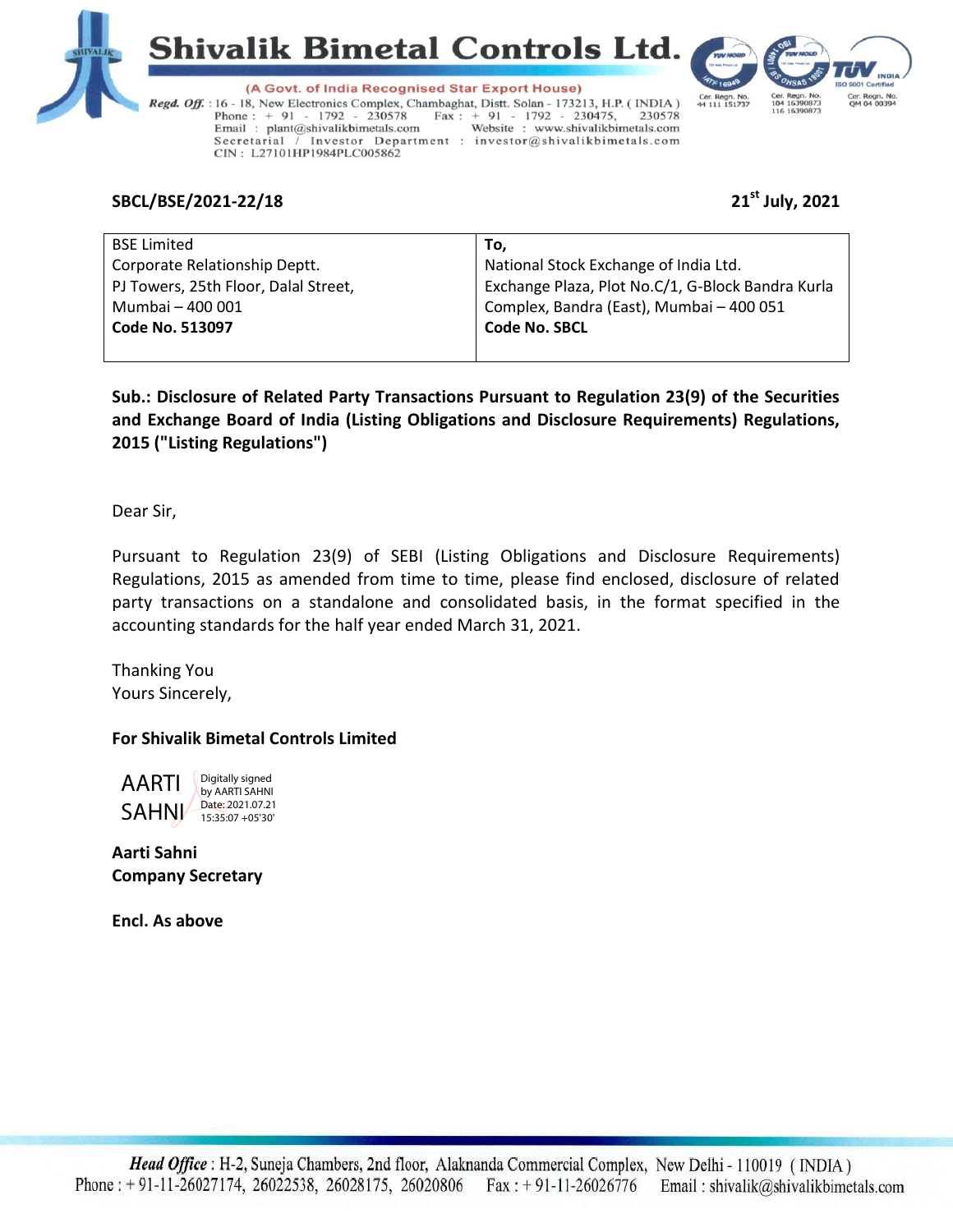## **"Related Party Disclosure" for the half year ended 31st March , 2021 in accordance with Ind AS 24 - On Standalone Basis**

### **(i) List of related parties where control exits and related parties with whom transactions have taken place and relationships:**

| Sr. No.       | Name of Related Party                                      | Relationship             |  |  |  |
|---------------|------------------------------------------------------------|--------------------------|--|--|--|
|               | Checon Shivalik Contact Solutions Pvt. Ltd.                | Joint Venture            |  |  |  |
| 2.            | Innovative Clad Solutions Pvt. Ltd.                        |                          |  |  |  |
| 3.            | Shivalik Bimetal Engineers Pvt. Ltd.                       | Associate                |  |  |  |
| 4.            | Mr. S. S Sandhu                                            |                          |  |  |  |
| 5.            | Mr. N. S. Ghumman                                          | Key Managerial Personnel |  |  |  |
| 6.            | Mr. Rajeev Ranjan                                          | (KMP)                    |  |  |  |
|               | Mrs.Aarti Sahni                                            |                          |  |  |  |
| $\frac{7}{8}$ | Mr. Kabir Ghumman                                          |                          |  |  |  |
| 9.            | Mr. Sumer Ghumman                                          | Relative of Key          |  |  |  |
|               |                                                            | Managerial Personnel     |  |  |  |
| 10.           | TSL Holdings (P) Ltd. (Earlier known as TSL Holdings Ltd.) |                          |  |  |  |
| 11.           | Angad Estates Pvt. Ltd.                                    | Enterprises over which   |  |  |  |
| 12.           | Amar Engineering Company Pvt. Ltd.                         | Key Managerial Persons   |  |  |  |
| 13.           | Ultra Portfolio Management Pvt. Ltd.                       | are able to exercise     |  |  |  |
| 14.           | O.D.Finance and Investment Pvt. Ltd.                       | significant influence    |  |  |  |
| 15.           | ABS Foundation                                             |                          |  |  |  |
| 16.           | Mr. Rohit Kapur**                                          |                          |  |  |  |
| 17.           | Mr. Nirmaljeet Singh Gill                                  |                          |  |  |  |
| 18.           | Mr.Gurmeet Singh Gill                                      | <b>Directors</b>         |  |  |  |
| 19.           | Mrs. Anu Ahluwalia                                         |                          |  |  |  |
| 20.           | Lt. Gen. Pradeep Khanna                                    |                          |  |  |  |
| 21            | Mrs. Harpreet Kaur                                         |                          |  |  |  |

21. Mrs. Harpreet Kaur *\*\* Mr Rohit Kapur has been passed away on 05th September, 2020.*

## **(ii) Transactions during the half year with related parties: 01st Oct, 2020 to 31st March, 2021**

| Sr. No.        | <b>Nature of Transactions</b>                                                                                     | <b>Joint Venture</b> | <b>Associates</b> | Key<br>Managerial<br>Personnel | <b>Relative of</b><br>Key<br>Manageria<br>1<br>Personnel | Enterprises<br>over which<br><b>KMP</b> are able<br>to exercise<br>significant<br>infuence | Independent<br><b>Directors</b> |
|----------------|-------------------------------------------------------------------------------------------------------------------|----------------------|-------------------|--------------------------------|----------------------------------------------------------|--------------------------------------------------------------------------------------------|---------------------------------|
| $\mathbf{1}$   | Job Work Income                                                                                                   | 1.10<br>(6.60)       |                   |                                |                                                          |                                                                                            |                                 |
| $\overline{2}$ | <b>Rent Received</b>                                                                                              |                      | 2.18<br>(2.15)    |                                |                                                          |                                                                                            |                                 |
| 3              | Job Work Expense                                                                                                  |                      | 21.33<br>(20.42)  |                                |                                                          |                                                                                            |                                 |
| $\overline{4}$ | Other Income                                                                                                      | 1.53<br>(1.64)       |                   |                                |                                                          |                                                                                            |                                 |
| 5              | Goods Purchased                                                                                                   | 224.10<br>(390.80)   | 35.90<br>(40.49)  |                                |                                                          |                                                                                            |                                 |
| 6              | Reimbursement of Expenses(Net)                                                                                    | 0.10<br>(0.32)       | ÷                 |                                |                                                          | 0.81<br>(0.78)                                                                             |                                 |
| $\overline{7}$ | Managerial Remuneration                                                                                           |                      |                   | 529.60<br>(347.08)             |                                                          |                                                                                            |                                 |
| 8              | <b>Sitting Fees</b>                                                                                               |                      |                   |                                |                                                          |                                                                                            | 1.00<br>(.39)                   |
| 9              | Remuneration in pursuant to Section 197 of<br>the Companies Act 2013 for holding an<br>office or place of profit. |                      |                   |                                | 56.11<br>(33.82)                                         |                                                                                            |                                 |
| 10             | Gratuity and Earned Leave Benefits                                                                                |                      |                   |                                | 0.88<br>(2.39)                                           |                                                                                            |                                 |
| 11             | Rent Paid                                                                                                         |                      |                   |                                | 2.54<br>(2.54)                                           | 31.51<br>(59.57)                                                                           |                                 |
| 12             | CSR Expenditure                                                                                                   |                      |                   |                                |                                                          | $\overline{22.00}$<br>(18.00)                                                              |                                 |
| 13             | Unsecured Loans<br>i) Taken                                                                                       |                      |                   |                                |                                                          | 230.00<br>(240.00)                                                                         |                                 |
|                | ii) Repaid                                                                                                        |                      |                   |                                |                                                          | 172.99<br>(277.11)                                                                         |                                 |
| 14             | <b>Finance Costs</b>                                                                                              |                      |                   |                                |                                                          | 49.46<br>(62.57)                                                                           |                                 |

**(Rs. in lakhs)**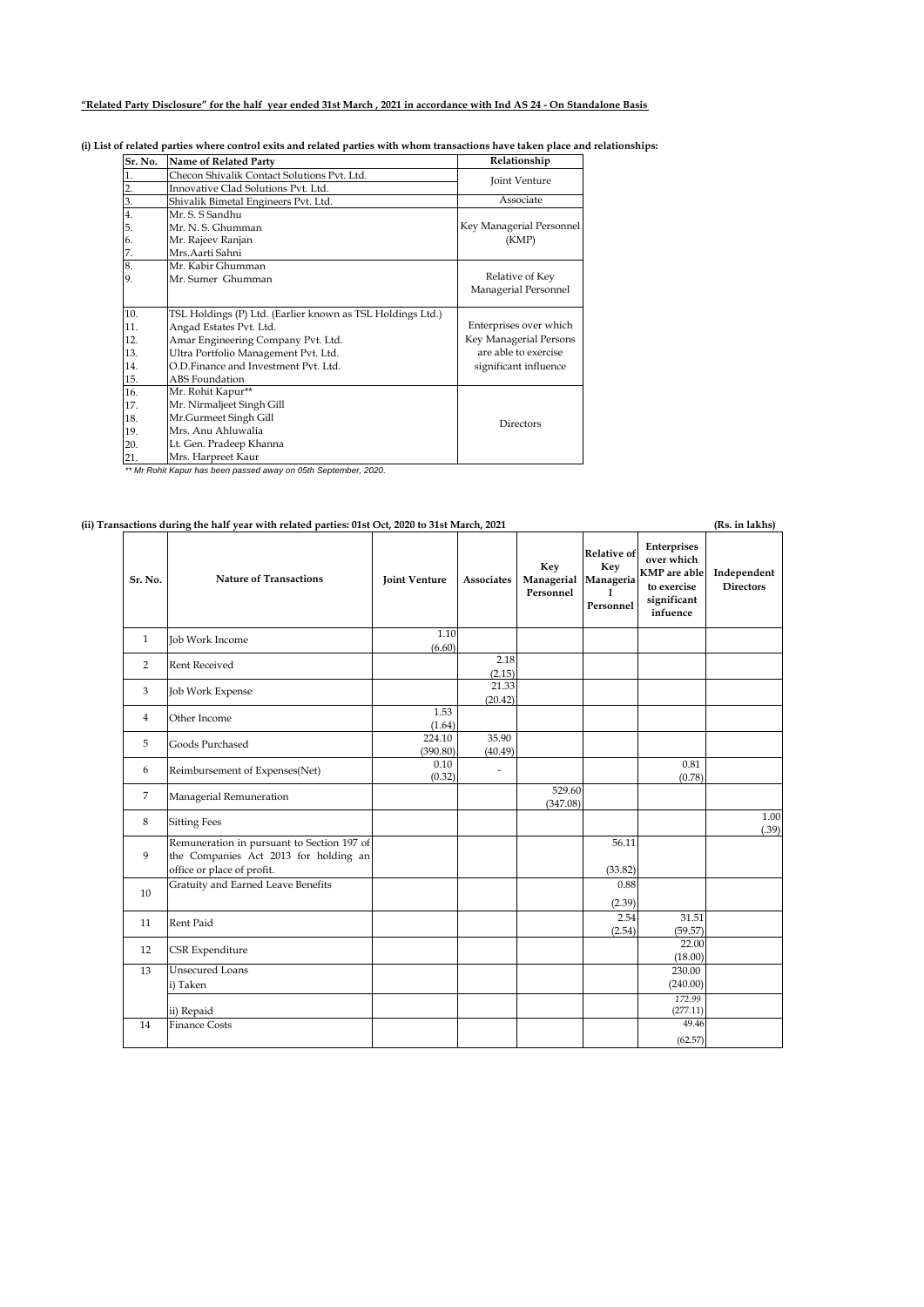#### **Balances as at 31 March 2021**

| 15 | Investments       | 1,001.48<br>(1,001.48) | 22.28<br>(22.28) |        |                      |  |
|----|-------------------|------------------------|------------------|--------|----------------------|--|
| 16 | Security Deposits |                        |                  |        | (13.50)              |  |
| 17 | Unsecured Loans   |                        |                  |        | 1176.92<br>(1161.54) |  |
| 18 | Payable           | 106.00<br>(69.89)      | 24.33<br>(15.12) | ۰<br>۰ |                      |  |
| 19 | Receivable        | 0.22<br>(3.69)         |                  |        |                      |  |

figures in ( ) indicate previous years figure